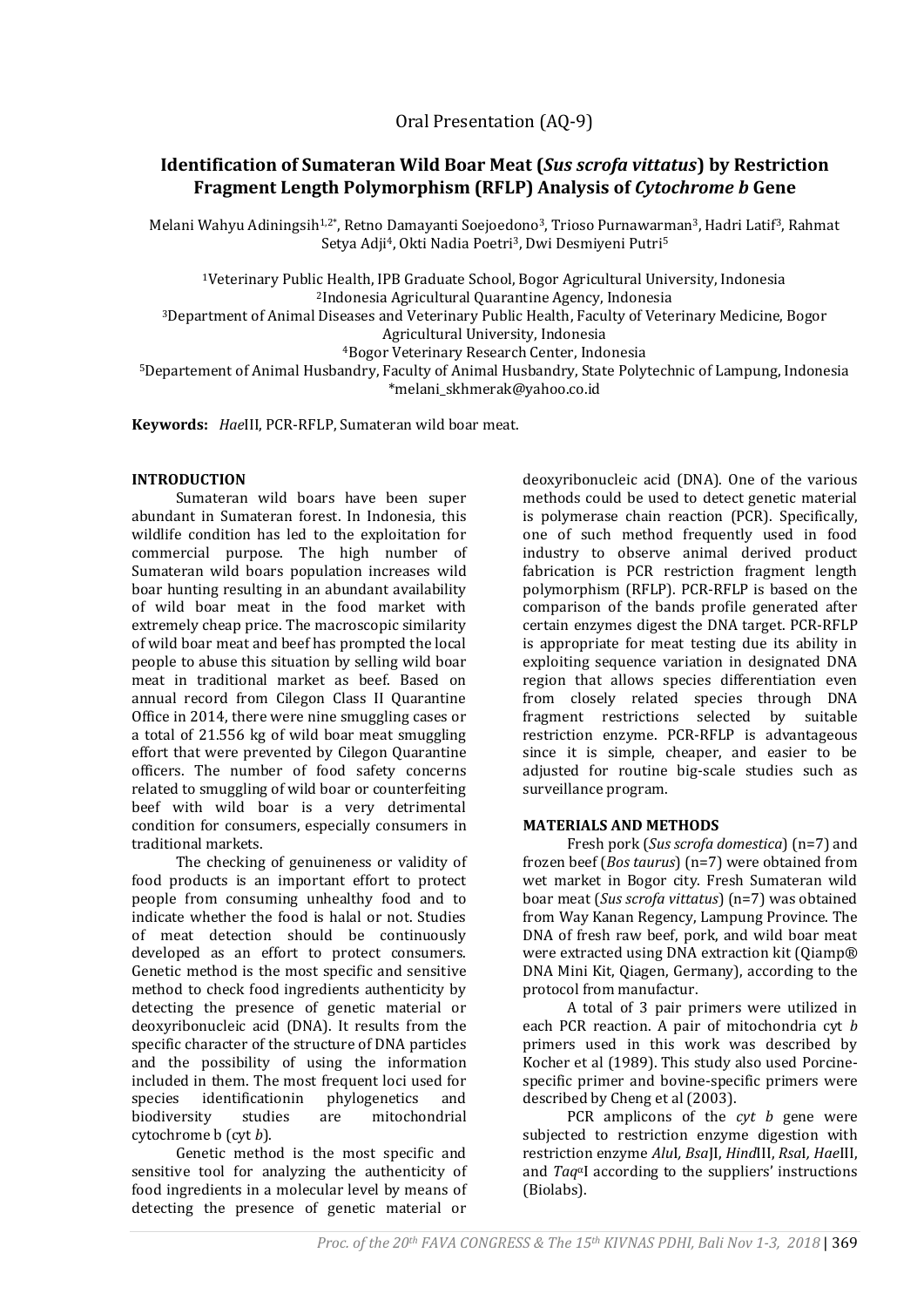#### **RESULT AND DISCUSSION**

The PCR amplification analysis was conducted using cyt *b* and species-specific primers on pork (*Sus scrofa domestica*), Sumateran wild boar meat (*Sus scrofa vittatus*) and beef (*Bos taurus*). Figure 1 shows the PCR amplification products of pork, Sumateran wild boar meat and beef by cyt *b* primers that produced a single band with molecular size of 359 bp, respectively. Meanwhile, using the species-specific for porcine and bovine species primers, pork and Sumateran wild boar meat also produced a single band with molecular size of 212 bp and 271 bp for beef (Figure 2).



electrophoresis of amplification product of cyt *b* gene. (M:1 kb marker, 1: pork, 2: Sumateran wild boar , 3: beef, 4: NTC).

(PCR)-amplification of porcine specific and bovine specific gene. (M:1 kb marker, 1: pork, 2: Sumateran wild boar meat, 3: beef, 4: pork, 5: Sumateran wild boar, 6: beef, 7:NTC).

The method for species identification of meat products has increasingly turned towards DNA-based techniques in overcoming the limitations of existing methods (Rahmati et al 2016). Genetic traceability is based on the identification of both animals and their products through the DNA analysis.

Cytochrome b gene (c yt b) is one of the genes that is coded by mitochondrial DNA (mt-DNA) and its gene product plays an important role in electron transfer in the respiration chain. Cyt b gene has a moderate evolutionary rate and a clear evolutionary pattern that makes it suitable for the studies on the phylogenetic evolution at the intraand interspecific levels (Kunda et al 2016).

The cyt *b* sequences are good tools for studying a more precise species identification (Foran et al 2015). Mitochondria cyt *b* primer used in this study for differentiation of pork, Sumateran wild boar meet and beef. In this study, the amplification product of pork, Sumateran wild boar meat and beef produced a single band with molecular size of 359 bp, respectively. The molecular size of cyt *b* in this study agreed with previous study (Mutalib et al 2012). Since cyt *b* primer is universal primer, this primer cannot distinct pork, Sumateran wild boar meat and beef origin.

PCR using species-specific primers is one of the most used approaches since it offers simplicity, specificity and high sensitivity for meat authentication studies (Amaral et al 2014). The primers for every species would only amplify the DNA of that particular species (Man et al 2007).

In this study, the species-specific primers

used were successfully distinguished porcine meat (pork and Sumateran wild boar) and beef. According to Castello et al (2004), bovine specific primers can be used to detect the presence of beef DNA within pig DNA up to 0.05 % cattle sample concentration within 99.95 % concentration of pig sample. In the other hand, amplification by pig specific primer can be used to directly detect pigderived materials in a foodstuff (Man et al 2007). Also, this primer can detect pig-derived material up to 0.5 % of concentration within foodstuff and possibly with even lower concentration (Ilhak and Arslan 2006). However, the porcine-specific primer cannot distinguish pork and Sumateran wild boar in this study.

Cyt *b* has been used by various researches to identify meat types (Erwanto et al 2012). *Cyt b* gene has been used in various studies that identifies DNA presence originating from pig or beef in food products or foodstuff and identifying various species, especially in studies utilizing PCR-RFLP (Verkaar et al 2002; Aida et al 2005; Murugiah et al 2009; Mutalib et al 2012; Erwanto et al 2011; Erwanto et al*.* 2012). Doosti *et al*. (2014) investigated the PCR-RFLP analysis of the mitochondrial *cyt b* gene to differentiate between beef, sheep, pork, chicken, donkey, and horsemeat in meat products (sausages, frankfurters, hamburgers, hams and cold cut meats) and suggested that this method provide a potential technique to rely on for authentication of halal (law or permitted) meat origin.

The PCR amplification product using cyt *b*  primers were subsequently examined for PCR-RFLP analysis using six different restriction enzyme of *Alu*I*, Bsa*JI, *Hind*III, *Rsa*I*, Hae*III, and *Taq*αI. Table 1 shows the band sizes of cyt *b* PCR amplification products of pork, Sumateran wild boar meat and beef when digested by *Alu*I*, Bsa*JI, *Hind*III, *Rsa*I*, Hae*III, and *Taq*αI.

Table 1. Restriction pattern of cyt *b* gene for pig, Sumateran wild boar, and cattle

| Species         | Pig         | Sumateran wild   | <b>Beef</b> |
|-----------------|-------------|------------------|-------------|
| enzymes         |             | boar             |             |
| AluI            | $244 + 115$ | $244 + 115$      | $190 + 169$ |
| <b>Bsall</b>    | $228 + 131$ | $228 + 131$      | $320 + 39$  |
| HindIII         |             |                  |             |
| Rsal            | $320 + 39$  | $320 + 39$       | $320 + 39$  |
| Haelll          |             | $200 + 131 + 28$ | $285 + 74$  |
| $Taa^{\alpha}I$ | $228 + 131$ | $228 + 131$      | ۰           |

Two bands were observed in all meats when PCR amplification product was digested with *Alu*I. The PCR-RFLP analysis of pork and Sumateran wild boar meat using *Alu*I produced bands with molecular size of 115 bp and 244 bp, meanwhile, beef amplicon was digested and produced 169 bp and 190 bp (Figure 3).

Similarly, *Bsa*JI produced bands with molecular size of 228 bp and 131 bp for pork and wild boar, meanwhile, beef amplicon was digested and produced 320 bp and 39 bp. *Taq*αI restriction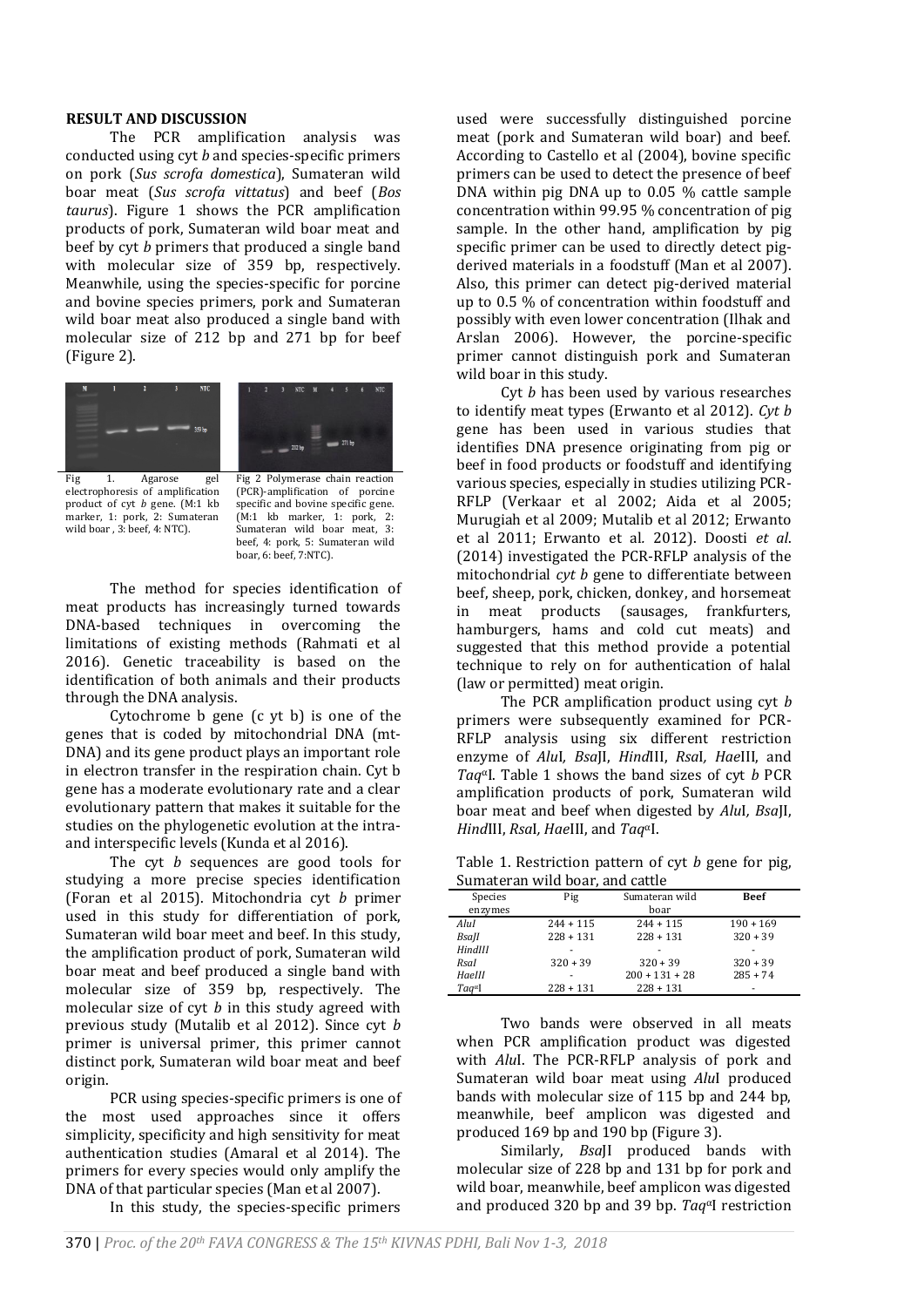enzyme showed 2 bands with molecular size of 131 bp and 228 bp for pork and Sumateran wild boar meat. However, it failed to digest beef DNA fragments in repeated experiments that produced a single band of 359 bp in size.

Using *Hind*III was undigested all meats DNA. On the other hand, *Rsa*I successfully digested all meats DNA and produced 320 bp. Surprisingly, only *Hae*III was successfully digested Sumateran wild boar amplicons into three fragments of 74 bp, 132 bp and 153 bp (Figure 3).



Figure 3. Restriction profiles of the cyt *b* PCR products obtained from pig (1); Sumateran wild boar (2); and cattle (3), after digesting with *Alu*I, *Bsa*JI, *Hind*III, *Rsa*I, *Hae*III, dan *Taq*I. (M): DNA *marker* (Invitrogen), NTC: *Non-template control*.

Important advantages of the PCR-RFLP technique include inexpensiveness and lack of requirement for advanced instruments. In addition, the design of PCR-RFLP analyses generally is easy and can be accomplished using public available programs (Rasmussen 2012). The proposed Cyt*b*-PCR-RFLP assay represents a fast and delicate technique appropriate to the detection and authentication of poultry meat species. (Razzaq et al 2017).

PCR-RFLP (PCR restriction fragment length polymorphism) is a stable, rapid, and inexpensive technique that combines PCR and restriction endonuclease digestion and has received much attention in identifying genetic diversity and developing biomarkers for the authentication of adulterants at the species level. Additionally, this technique can semi-quantitatively detect contamination in authentic samples and can be performed quickly and inexpensively Another advantages PCR-RFLP is an accurate and authentic PCR-based authentication method based on (1) using universal primers to amplify a conserved region, (2) digesting the PCR product with specific restriction endonucleases, and (3) separating the digest fragments by agarose gel electrophoresis (Jiang et al 2017).

Dubey et al (2010) on their study said that they have chosen a restriction fragment length polymorphism (RFLP) technique, because it is less time–consuming, it is more cost-effective than DNA sequencing, it requires equipment readily available in most molecular laboratories, and it has proved its utility in species identification.

Another study that conducted by Meganathan et al (2009) stated that a simpler alternative to the DNA sequencing technique is restriction fragment length polymorphism analysis of PCR products (PCRRFLP). This

technique proves to be a simple, rapid, and costeffective method for species identification and has been used in forensic examination to authenticate the confiscated biological materials.

In this study, using the *cyt b* gene, pork, Sumateran wild boar meat and beef produced amplified fragment of 359 bp in size (Figure 1). Furthermore, the PCR-RFLP analysis was conducted the RFLP profiles of all of meats were differentiated by two different restriction site of *Alu*I. However, this enzyme is not able to distinct pork and Sumateran wild boar meat since they have same size of 115 bp and 244 bp for each fragment. Surprisingly, previous study (Mutalib et al 2012) did not find any fragment in wild boar meat using *Alu*I enzyme.

Based on study with other enzymes, *Bsa*JI digestion generated 115 bp and 244 bp for each pork and Sumateran wild boar meat while it produced 320 bp for beef. The fragment size produced by *Bsa*JI in this study is in agreement with previous study (Murugiah et al 2009). It indicates that *Bsa* JI can be used as restriction endonuclease to differentiate porcine meat and beef. However, it is not adequate to distinct pork and Sumateran wild boar meat. In this study, we also compared with other restriction endonuclease, *Taq*αI. We found *cyt b* gene digestions originated pork and Sumateran wild boar meat performed with these enzymes resulted in two DNA fragments (228 to 131 bp). However, these enzymes failed to digest beef after repeated experiments. To the best of our knowledge, this is the first study on *Taq*αI as restriction enzyme in meat authentication. *Taq*αI is not appropriate for differentiation of neither the closely related species pork and Sumateran wild boar nor beef digestion. On the other hand, *Hind*III enzymes did not cleave the PCR products of any of the tested meat, while *Rsa*I restriction enzyme produced 320 bp for all of meats. These results are similar to the previous work (Murugiah et al 2009).

Finally, the *Hae*III cleavage bands visualized in the gel were enough and suitable for the discrimination of all species analyzed. In this study, it is observed at *Hae*III was the only specific enzyme to differentiate between pork, Sumateran wild boar and beef meat.

PCR-RFLP analysis of the *cyt b* gene provides a simple, relatively quick, and accurate identification of Sumateran wild boar species. In this study, PCR RFLP analysis only required 4 hours. Jiang et al (2017) in their study also state that in general, a common PCR RFLP analysis requires 4-5 h, limiting its application in a routine species identification studies

# **CONCLUSION**

The species-specific primer were successfully distinguished porcine meat (pork and